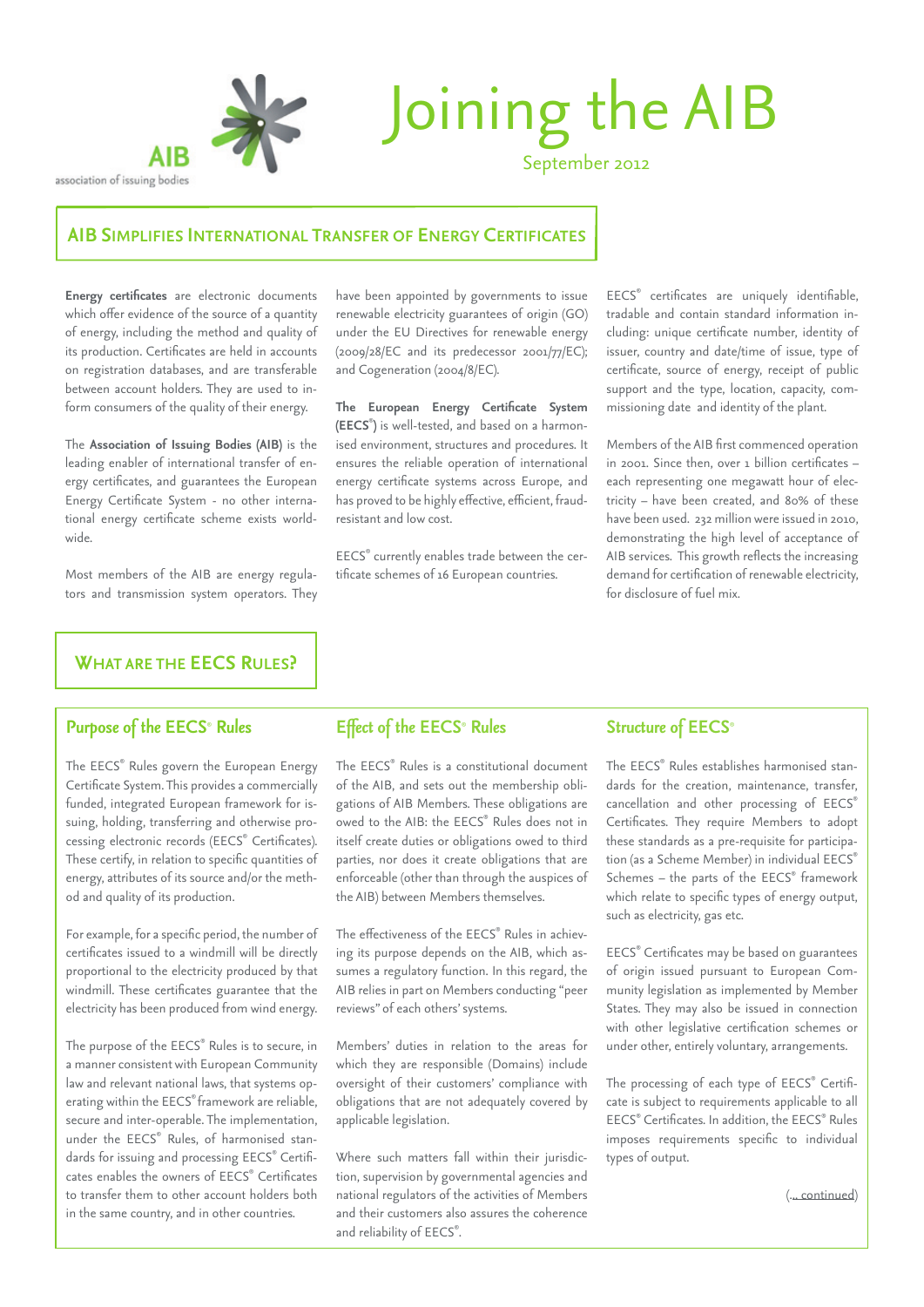

# Joining the AIB September 2012

association of issuing bodies

#### *Structure of EECS® (... continued)*

For a Member to become a member of an individual EECS Scheme, the provisions applicable in that Member's Domain (its Domain Scheme) must satisfy both the general requirements of the EECS Rules and the specific requirements specifically relevant to that scheme.

#### A Domain Scheme consists of the applicable legislative and administrative arrangements regarding the issue of certificates, together with a Domain Protocol and the Member's Standard Terms and Conditions. The Domain Protocol supplements legislative provisions, making sure that the Domain Scheme satisfies the general and specific requirements of the EECS Rules. Standard Terms and Conditions contractually

oblige the Member's customers to comply with the Domain Protocol. Standard Terms and Conditions also deal with commercial matters such as service provision and the Member's fees.

Account holders are not bound by the EECS Rules itself, but by the applicable legislation in their Domain and their contractual obligations to comply with relevant Domain Protocols.

## **How does EECS work?**

#### *Registration of Plants*

EECS Certificates can only be issued to the owners of plants that have been registered for an EECS Scheme. Registration involves formal application.

Application for registration under EECS requires the plant owner to provide information about itself and the plant, including the relevant technology and possible energy sources, commissioning dates and capacities and details of public support received. Such applications must also include details of the arrangements for measuring energy sources and outputs, including the presence of any production auxiliaries, pumping stations and on-site demand.

Registration requires the plant to comply with legal requirements and the requirements of the relevant EECS Scheme as set out in the Domain Scheme – the Issuing Body is entitled to inspect the plant to confirm this. Registrants are held responsible for notifying the Issuing Body of any changes to the plant.

## *Issuing of EECS Certificates*

Once a plant has been registered, then it is eligible to issue EECS Certificates.

Measurements of the energy created (and used, where combustible fuels have been used) will be taken by the body approved to do so by the Issuing Body, or authorised to do so by the Competent Body appointed by government to take such measurements for that Domain.

The EECS Certificates that are released onto the market for trade are those which represent energy flowing into the grid. These will have been produced nett of any energy used by production auxiliaries or (pumped storage plant) for pumping water back to the header lake.

Certificates representing the source of the energy used by production auxiliaries, pumping and on-site demand are normally automatically cancelled upon issue – see diagram below.



#### *Use of EECS Certificates*

Certification of the quality of a product and the method of its production, whether this product is energy or physical in nature, provides an efficient mechanism for accounting for:

- the quality and method of production of such products, as supplied to consumers;
- progress made towards targets for the use of certain technologies; and
- production and/or consumption of such products, for the purposes of stimulating investment in certain categories of plant.

Moreover, certification allows a value to be given to specific types of product; and for this to be traded separate to the product itself.

For a system of certification to discharge these

functions effectively, stakeholders – producers, traders, suppliers, consumers, NGOs and governments – must be satisfied that the certificates provide reliable evidence. The EECS framework ensures all stakeholders have confidence in the certificates issued and processed by AIB members .

# *Life Cycle*

The life cycle of an EECS Certificate encompasses three phases: issuance, transfer and cancellation. The way in which a certificate transits between these three major states is shown in the following diagram:



• Electronic EECS Certificates are issued on registries operated by, or on behalf of, AIB Members for the output of plants registered in connection with national legislation or, otherwise, specifically for the purposes of an EECS Scheme.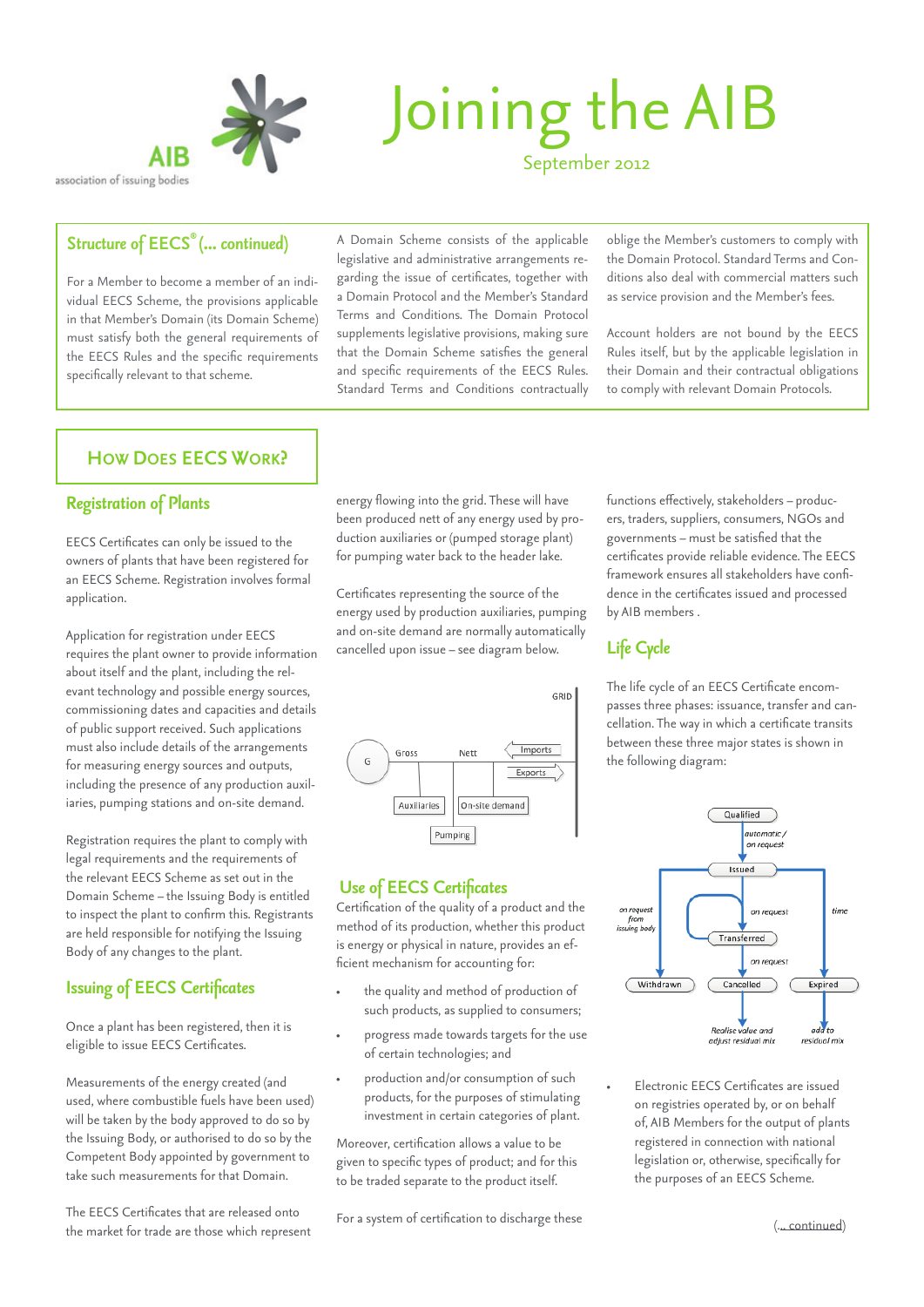<span id="page-2-0"></span>

#### **How does EECS work?**

#### **(...continued)**

• Certificates may be transferred from the account of the producer to that of a trader or energy supplier, and from there to the accounts of other traders and energy suppliers; either within the country of origin or to other registries operated by, or on behalf of, AIB Members across Europe.

# **Why join the AIB?**

The issuers of internationally transferable energy certificates (such as GOs) face the same challenge: to develop an accurate, reliable, fraud-resistant system, which supports national and international legislation and harmonises with the systems of other countries; and to do so both quickly and cost-effectively.

The AIB offers a standardised solution, based on years of experience; and the support of members who have already implemented systems, and identified and overcome solutions to many common problems.

# Joining the AIB September 2012

• Cancellation is the mechanism whereby the EECS Certificate is removed from circulation. Cancellation occurs at the point at which the value of the Certificate is realised. EECS Certificate are mostly cancelled in connection with payment from a consumer in recognition of the qualities represented by certificate. The EECS Rules provides for EECS Certificates to be Cancelled only once, at which point they may be used to adjust any residual mix.

The diagram illustrates two other states:

- Withdrawn, for certificates that have been issued in error; and
- Expired, for certificates that have not been cancelled by a deadline and have thus been automatically cancelled, at which point they may be used to adjust any residual mix.

The members of AIB pool their common experiences and resources to develop systems such as EECS, and the inter-registry Hub (which transfers certificates between registries). AIB also provides a forum for members to address issues of common relevance, such as the calculation of national residual mixes.

AIB cooperates with the EU Commission, seeking solutions to issues of common interest., to ensures that EECS complies with European legislation. By briefing the Commission on common issues, AIB can beneficially influence market design on behalf of stakeholders.

This is particularly useful where international legislation changes: AIB members can pool resources and experience in order to resolve the challenges raised by new legislation, in such a way as to act to the benefit of member systems and national policy intentions.

AIB also seeks to raise with national governments issues that arise from national support schemes, and have an international impact. In this way it can help protect policy objectives.

# **How to join the AIB**

If you are an issuing body for GOs or voluntary certificates and would like to see how AIB works for yourself for a trial year at no cost, then you may apply in writing for "Observer" status. As an Observer, you will naturally not be entitled to take part in decision-making, but your views will be welcome.

An "Applicant" is an issuing body that has formally applied to become a member of the AIB . It has no voting rights, and can remain an applicant for one year (paying no membership fee), after which it must pay the membership fee. In addition to the public part of the website, it will be granted access to relevant parts of the Members section.

Issuing bodies that have been granted membership of the AIB ("Members") pay the membership fee and can vote, and have access to the public part of the website plus the relevant parts of the Members section.

The procedure for setting up an AIB infrastructure in a country is as follows:

- 1. Appoint an Issuing Body
- 2. If required, appoint agents to support the activities of the Issuing Body. Select, implement and configure registry software
- 3a. Apply for membership of the AIB, completing the formal letter of application and questionnaire; and drafting a Domain Protocol, setting out how the market will operate in that country

3b. In parallel, test registry software or services

- 4. Gain the approval of the Association of Issuing Bodies (AIB)
- 5. Start registering plants, and issuing and transferring certificates.

The rest of this document describes these steps in more detail.

Any questions should be addressed to the Secretary General at [secgen@aib-net.org](mailto:secgen%40aib-net.org?subject=Joining%20AIB), or call +44 (0)1494 681183. The website is also available, at<http://www.aib-net.org>.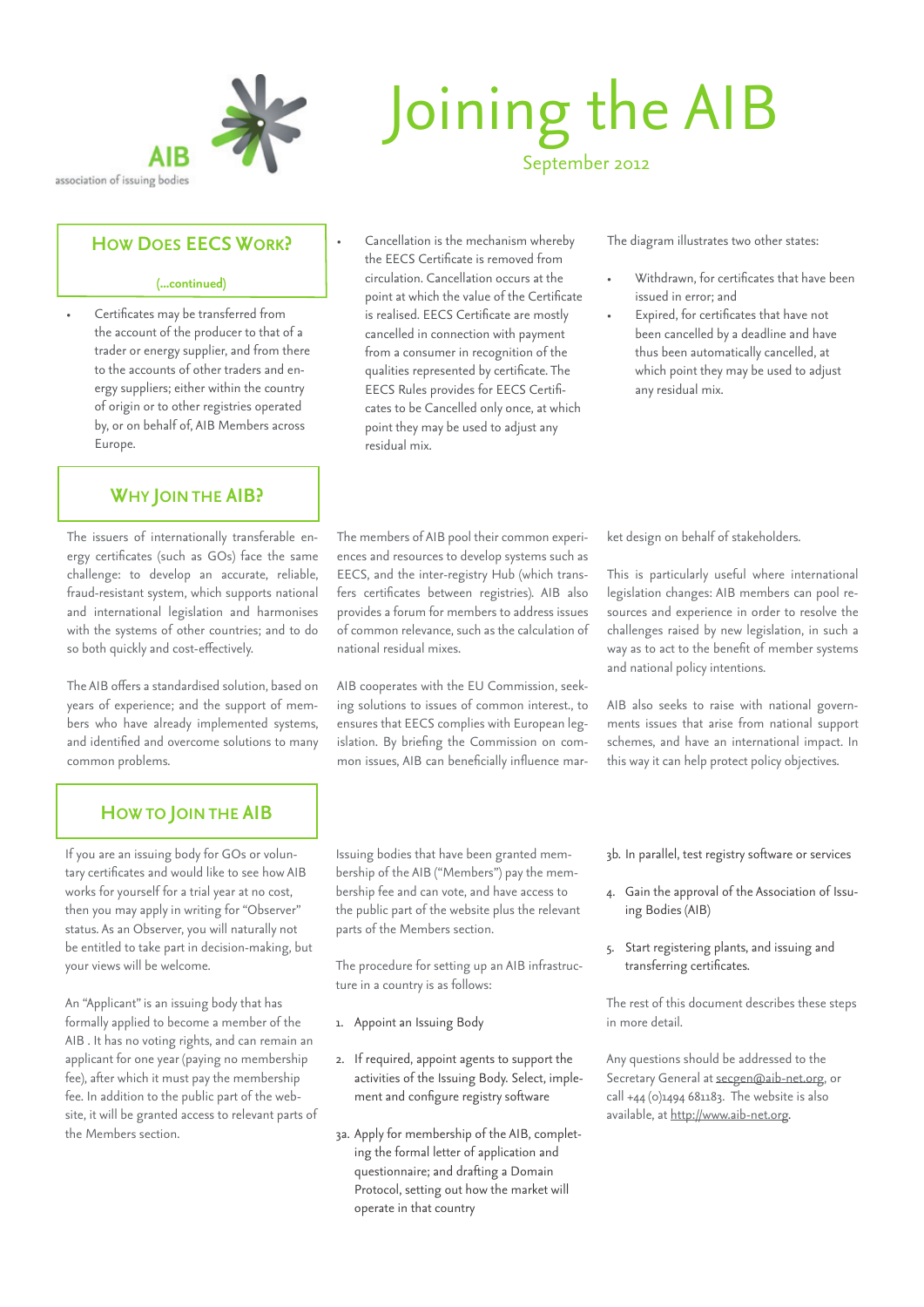<span id="page-3-0"></span>

# Joining the AIB

September 2012

**Step 1: Appoint an Issuing Body** | Step 2: Appoint Agents and

**software to Support Issuing Body**

## *Appoint Agents*

To fulfil its responsibilities, the Issuing Body can, if it wishes, appoint:

**- A Production Registrar**, to inspect plants on application from Generators and to verify energy consumption.

This ensures that the requirements of the EECS Rules and the Domain Protocol are satisfied.

- **An Auditing Body**, to verify the continued fulfilment of the conditions for registration according to the standards set out in a Domain Protocol.

This will include comparing registered generation capacity with the issued number of certificates and other relevant data (e.g. wind speeds)

- **A Central Monitoring Office**, to administer the electronic registry.

This registry records details of the certificates that have either been issued for, or held by, participants within this country. The registry also records the status (transferable, cancelled, expired, imported or exported) and owner of each certificate.

#### *Select, Implement and Configure Registry Software*

Setting up a registry is the responsibility of the Issuing Body, which can develop its own software; or use commercially available software (see **Annex 1** of this document for known suppliers).

Prior to completion of the review process, the Registry Software must be operational. **Step 3a: Apply for membership of the AIB**

## *Application*

The Issuing Body applies in writing to the AIB Secretariat to become a member using the application form proforma, including a questionnaire, which are to be found at:

*[http://www.aib-net.org/portal/page/portal/AIB-](http://http://www.aib-net.org/portal/page/portal/AIB-HOME/AIB/How_to_join/AIB_membership_2011.doc)[HOME/AIB/How\\_to\\_join/AIB\\_membership\\_2011.](http://http://www.aib-net.org/portal/page/portal/AIB-HOME/AIB/How_to_join/AIB_membership_2011.doc) [doc.](http://http://www.aib-net.org/portal/page/portal/AIB-HOME/AIB/How_to_join/AIB_membership_2011.doc)*

## *Consideration*

The Secretary General of the AIB conduct an initial review of the application form, in order to identify any immediately obvious barriers to membership. Where possible, he will resolve these with the applicant.

The AIB will appoint reviewers to consider the application. Where they consider that the information on the application form is not acceptable, then they will seek to resolve this with the applicant. Where it is not possible to resovle any issues, then the reviewers will inform the applicant and place the matter before the next General Meeting of the AIB for its decision, which will be final.

The AIB holds four General Meetings each year, to consider matters concerning the policy and administration of the AIB. These meetings offer members the opportunity to catch up on recent events, and take part in decision-making, including deciding whether to reject applicants where the application form has been found unsatifactory by the reviewers.

## *Prepare a Domain Protocol*

Where the AIB reviewers consider the application form to be acceptable, or whether they do not do so and the General Meeting

#### *Appointment*

National government appoints an Issuing Body for obligatory schemes; while private organisations do this for voluntary schemes.

The Issuing Body must be financially independent of market participants; may not profit from trade in certificates; and must undertake to ensure that it operates according to the rules of EECS.

The rules of EECS are set out in the "Principles and Rules of Operation for the European Energy Certificate System " (**the EECS Rules**).

## *Responsibility*

The Issuing Body is responsible for:

- Inspecting all plants that wish to participate
- Issuing, transferring ownership of and cancelling Certificates
- Recording in an electronic registry the details of all issued Certificates
- Complying with the EECS Rules and the Articles of Association of the AIB.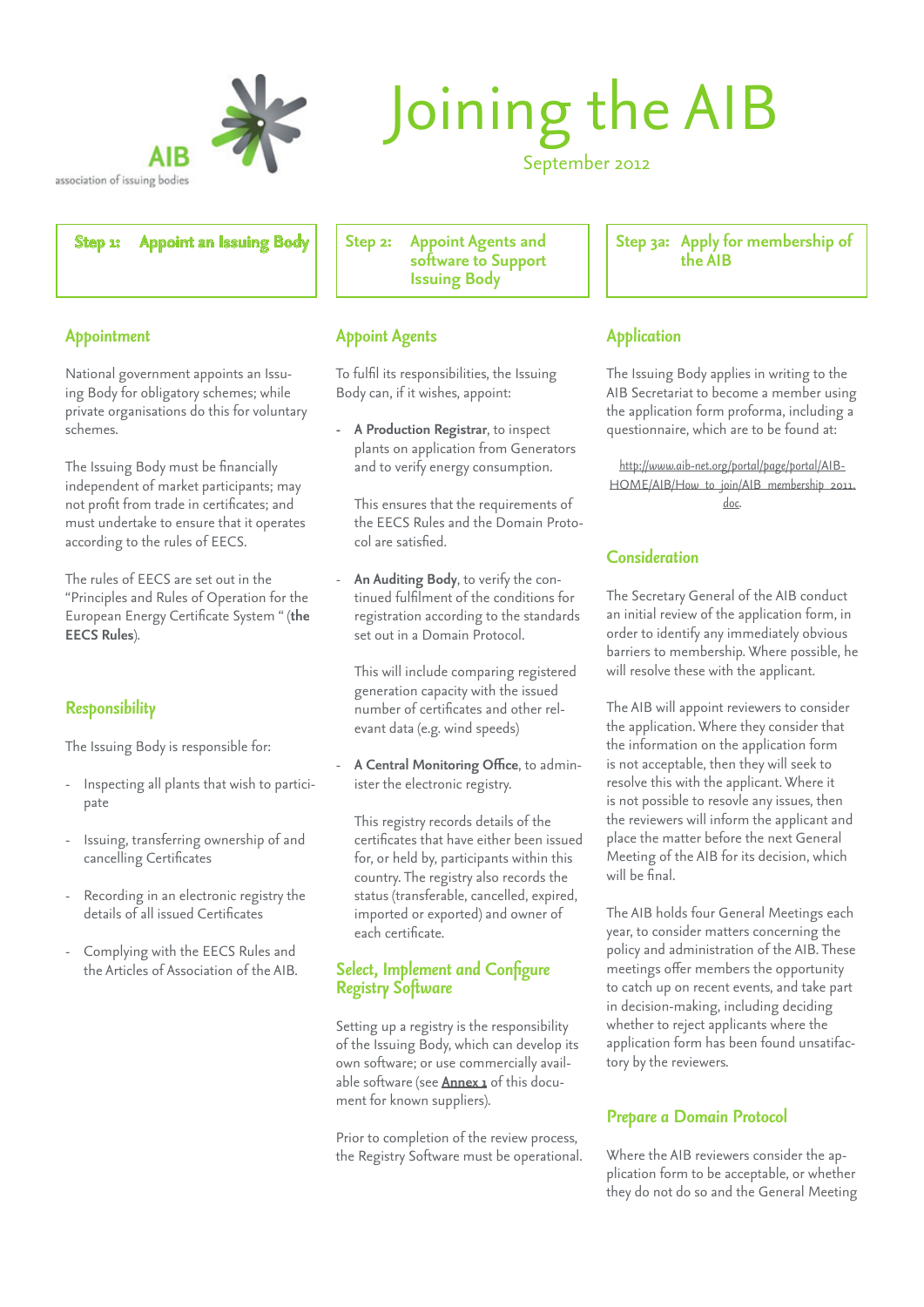

# Joining the AIB

September 2012

**Step 3a: Apply for membership of the AIB** *(continued)*

subsequently overrules them, then the applicant will develop a Domain Protocol (DP). The reviewers will assist the applicant to resolve any issues raised in the development of this document.

The DP sets out how the applicant intends to apply the EECS Rules within the context of its own national laws and operational procedures, and within its geographic area (an AIB template is available to help applicant to draft this).

Typical issues which differ between countries and are addressed in a DP include verification and audit of plants, calculation of electricity generated, and measurement of the proportion of RES-E generated from biomass and/or pumped hydro.

# *Process Application for Scheme Mem- bership*

The applicant sends the completed DP to the AIB Secretary General, who reviews it to identify any issues which might require special consideration. He then passes the DP to the reviewers, along with his recommendations for areas of concern.

The reviewers check the DP for conformity with the EECS Rules and its Subsidiary Documents. If the reviewers request, the Applicant is required to explain any provisions that seem unclear, and may be required to amend its DP, and perhaps its operational practice, accordingly.

The reviewers will then inform the Secretary General either that they have approved the DP or that they have discovered matters of principal which in their opinion either prevent its acceptance by the AIB, or regarding the acceptability of which they seek the advice of the General Meeting.

Step 3b: Test Registry Software | | Step 5: Start Registering

#### *Review*

The reviewers check that the registry complies with the requirements of the EECS Rules and its Subsidiary Documents, testing the proper integration of the registry software and the AIB Hub in order to ensure that the transfer of certificates is both secure and reliable:

| Contact: | Anne Cathrine Petersen,<br>EdiSys, Oslo, Norway |
|----------|-------------------------------------------------|
| Email:   | anne.cathrine.petersen@edisys.no                |
| Tel:     | $+47(22)$ 42 1380                               |

#### **Step 4: Gain the approval of the Association of Issuing Bodies (AIB)**

The Secretary General will ask the next General Meeting to consider and approve this DP. Members of the AIB are invited to discuss any issues arising, following which the application will be put to the vote, membership being granted to the applicant provided 75% of the votes cast are in favour.

When its application has been approved, the new Member must provide the secretariat with details of its national support schemes, and the geographical map coordinate standards used in its Domain.

Membership, with all of its rights and duties, becomes operative the working day after the DP has been approved by the General Meeting; at which point the new Member will be the invoiced the standing charge associated with the annual membership fee (see **Annex 2** of this document for details of the membership fee).

Membership is necessary before the member can issue EECS certificates; and the Applicant may not exercise its vote until the next General Meeting.

**Plants and Issuing and Transferring Certificates**

## *Registration of Plants*

Owners of plants send the Issuing Body such documentation as it requires, on receipt of which the Issuing Body instructs the Production Registrar to confirm the details, if necessary by means of a visit.

## *Issuing Certificates*

Assuming the verification report is positive, the owner of the plant may start sending measurement data (and consumption data for pumped storage and combustion plant) to the Issuing Body.

At this point, the Issuing Body can then issue certificates.

A further membership fee of €0.01 per certificate issued will be charged at the next invoicing point - these are shortly after 1st January and 1st July of each year.

At the end of the first calendar year of operation, the annual fee for members exporting and/or importing more than 4 million certificates will rise to €20,000. Note that the maximum total membership fee - comprising the annual fee and the activity-based fee - is capped at €50,000.